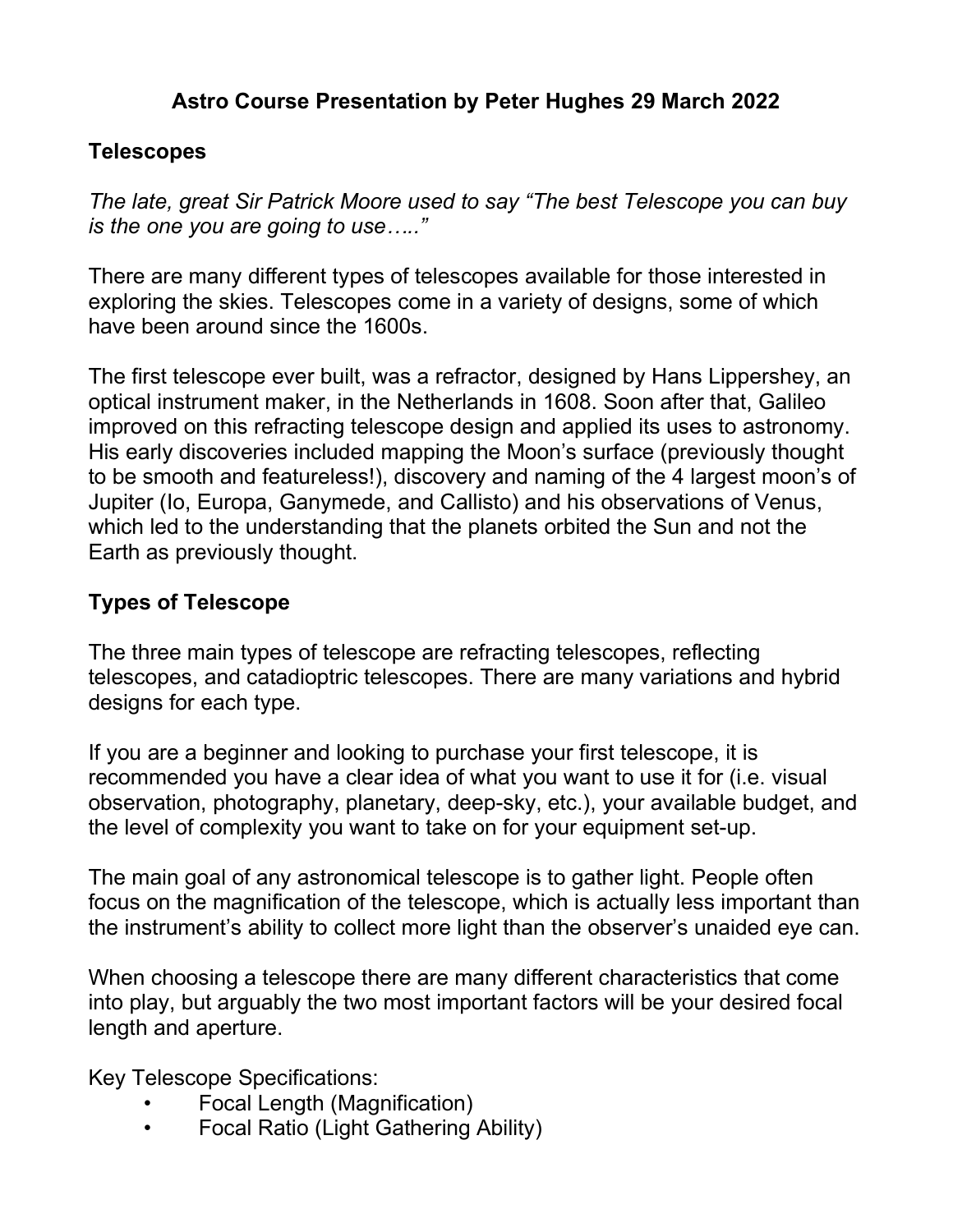• Aperture (Size of Objective Lens/Primary Mirror)

The focal length determines your field of view and will impact how far you will be able to see through your telescope. Aperture will determine how much light you will capture and the level of detail.

Here, I am going to describe the three main types of telescope, including the advantages and disadvantages, of owning them.

Before you invest in a telescope, it is worth taking some time exploring the night sky with a pair of binoculars.

#### Refractor Telescopes

A refractor telescope has a glass objective lens as the main focusing unit to collect light at the front of a long tube. This lens is usually made up of two or more lens elements where light is bent (or refracted), as it passes through the tube, to produce a clear image and reduce distortion.

Modern refractor/refracting telescopes come in two types: achromatic and apochromatic. Each of these are designed to reduce chromatic aberration (i.e. color fringing or color distortion/dispersion) differently, which is a common problem in any lens when colors are refracted/bent incorrectly. This happens because the lens is either unable to bring all wavelengths of color to the same focal plane and/or when they are focused at different areas on the focal plane and causes a mismatch in color at the focal point.

There are ways to reduce chromatic aberration. One method is to use multiple compensating lenses to counteract chromatic aberration. Another method is to uses a long objective focal length (distance between the focus and the objective) to minimize the effect.

Apochromats have objectives built with special, extra-low dispersion materials. They are designed to bring three wavelengths (typically red, green, and blue) into focus in the same plane. The residual color error (tertiary spectrum) can be down to an order of magnitude less than that of achromatic lens.

Such telescopes contain elements of fluorite or special, extra-low dispersion (ED) glass in the objective and produce a very crisp image that is virtually free of chromatic aberration. Due to the special materials needed in the fabrication, apochromatic refractors are usually more expensive than telescopes of other types with a comparable aperture.

Although you have to deal with chromatic aberration, refractor telescopes can be more reliable. After the initial alignment, their optical system is more resistant to misalignment than that of a reflector telescope.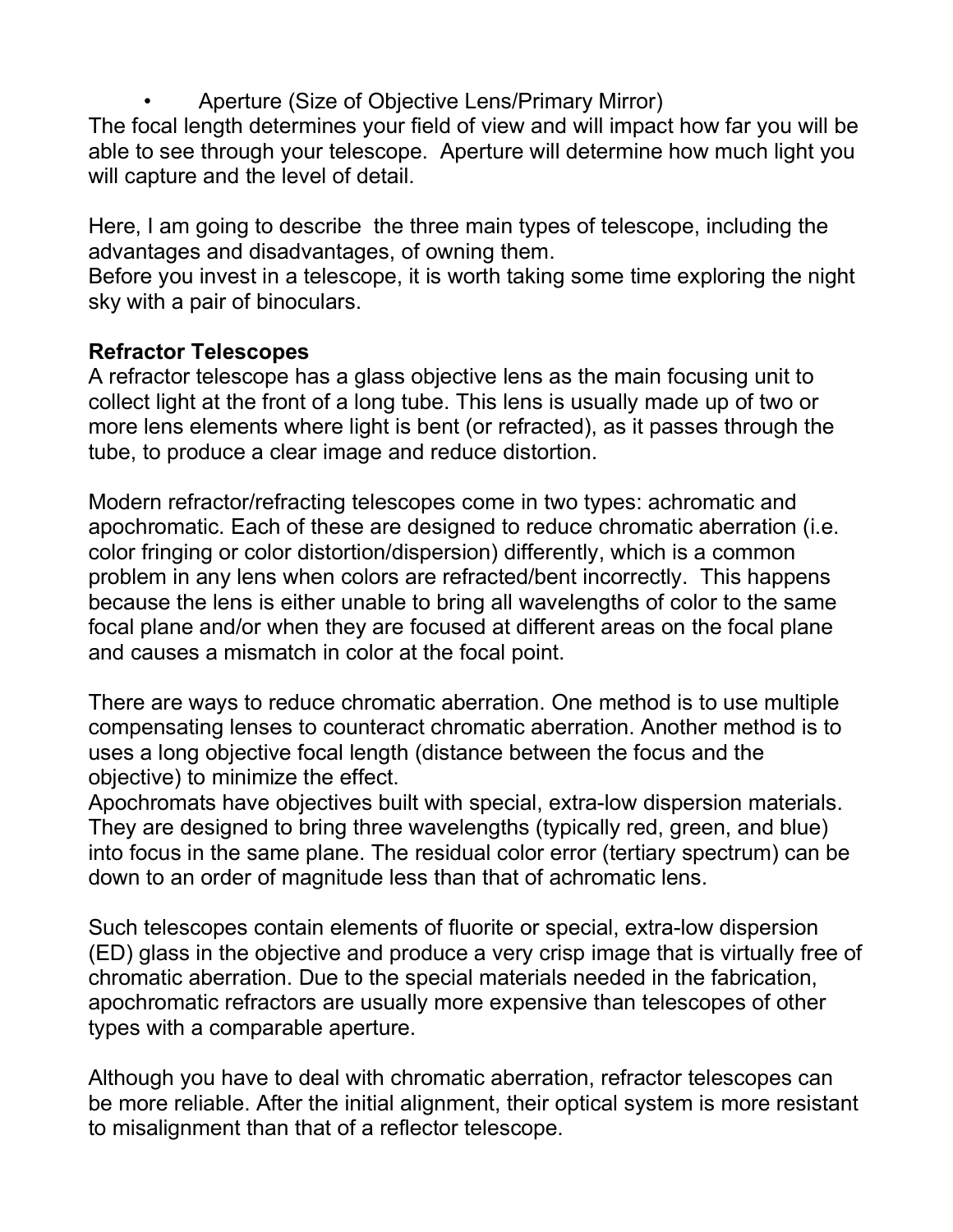The glass surface inside the tube is also sealed from the atmosphere protecting it from dust and other lens disturbances, reducing the need to clean the lens.

High-quality refractors can also provide crisp, high-contrast images with high magnification, making refractors a great telescope for astrophotography and planetary/lunar observing.

They are usually much smaller and portable than other types of telescopes too. This means that you will not require as large a mount (typically, a tripod) as you would for some of the bigger/heavier telescope types.

#### Reflector Telescopes

Unlike a refractor, a reflector telescope uses mirrors (that bend inward) to reflect light that has traveled down a tube, into a secondary mirror near the top of the tube directing light into the eyepiece.

A reflector telescope is said to be the best value for your money, as they offer the most aperture for your dollar. For example, a 6-inch diameter refractor telescope can cost up to 10X as much as a 6-inch Newtonian reflector. Many reflector/reflecting telescopes are great for viewing planets (such as Mars, Jupiter, or Saturn). The simplistic design makes them easy to build and also means they are often very affordable.

The most common form of this telescope is the Newtonian reflector, which was (you guessed it) invented by Sir Isaac Newton.

A Newtonian reflector includes a curved, dish-shaped primary mirror to collect light at the bottom of the telescope. At the top of the telescope, a small diagonal secondary mirror directs the light from the primary mirror to the eyepiece, found on the side of the telescope.

The use of inward-bent mirrors in place of a glass lens also eliminates chromatic aberration as wavelengths reflect off the mirror to a single point.

The objective mirror on a reflector is supported along the back end of the telescope so the mirrors can be made very large. Compared to a refractor of the same size, a reflector telescope is cheaper to make and can therefore be cheaper to purchase.

A few disadvantages with this type of telescope are that they can easily fall out of alignment (collimation), and with an exposed/wide-open tube, the optics need frequent cleaning.

With a secondary mirror used to redirect the light into a more convenient viewing spot, this mirror can produce diffraction effects.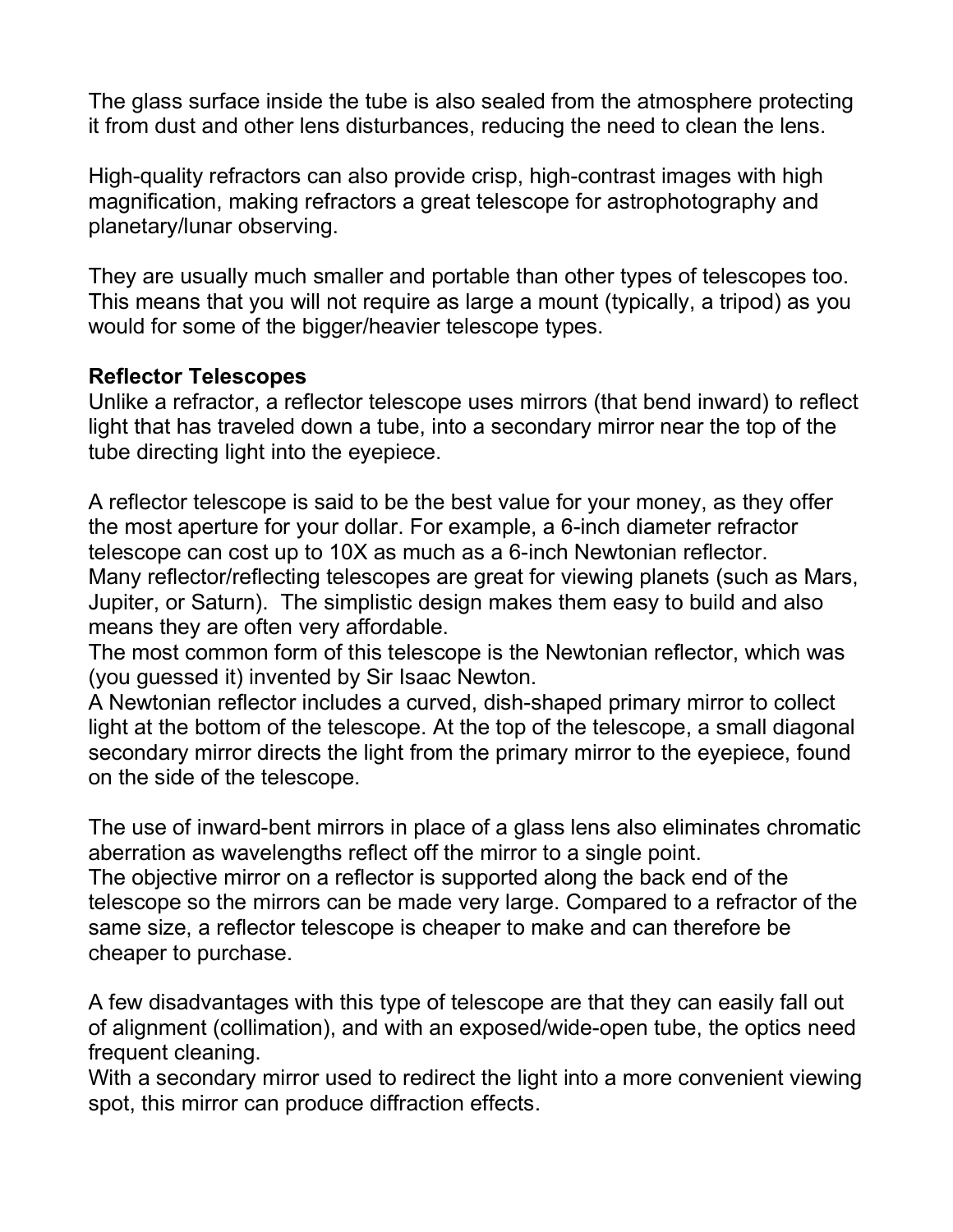#### Catadioptric Telescopes

A catadioptric (or compound) telescope, uses both lenses and mirrors. The greatest appeal of this type of telescope is that they are very compact with their tubes two to three times as long as wide.

The result is that you can obtain a large-aperture, long-focus telescope that's very transportable. This type of telescope does need occasional optical collimation, but this is not something I have ever experienced myself.

Similar to refractors, the tubes for these telescopes are sealed to keep out dirt and dust, which is a big plus especially if you are in an environment prone to these types of conditions.

To handle dew/moisture, a lens hood (dew shield) can help to prevent moisture from accumulating on the exposed corrector plate.

A Schmidt-Cassegrain is a catadioptric telescope that combines a Cassegrain reflector's optical path with a Schmidt corrector plate to make a compact astronomical instrument that uses simple spherical surfaces.

These telescopes are great for lunar and planetary viewing, as well as terrestrial daytime use. The slower focal ratios of this type of telescope mean less light is reaching the eyepiece (or your camera) than some of the fast focal ratio telescopes out there.

A word on Mounts: **Equatorial** Alt-Azimuth and 'GOTO'

#### Reference Web Links:

https://youtu.be/Thh9MKQlpeE 'Choosing your first Telescope'

https://skyandtelescope.org/observing/stargazers-corner/simple-formulas-forthe-telescope-owner/ Explanation of focal length/aperture etc.

https://www.space.com/26021-best-binoculars.html About binoculars…..

## Recommended Manufacturers:

Astronomers Without Borders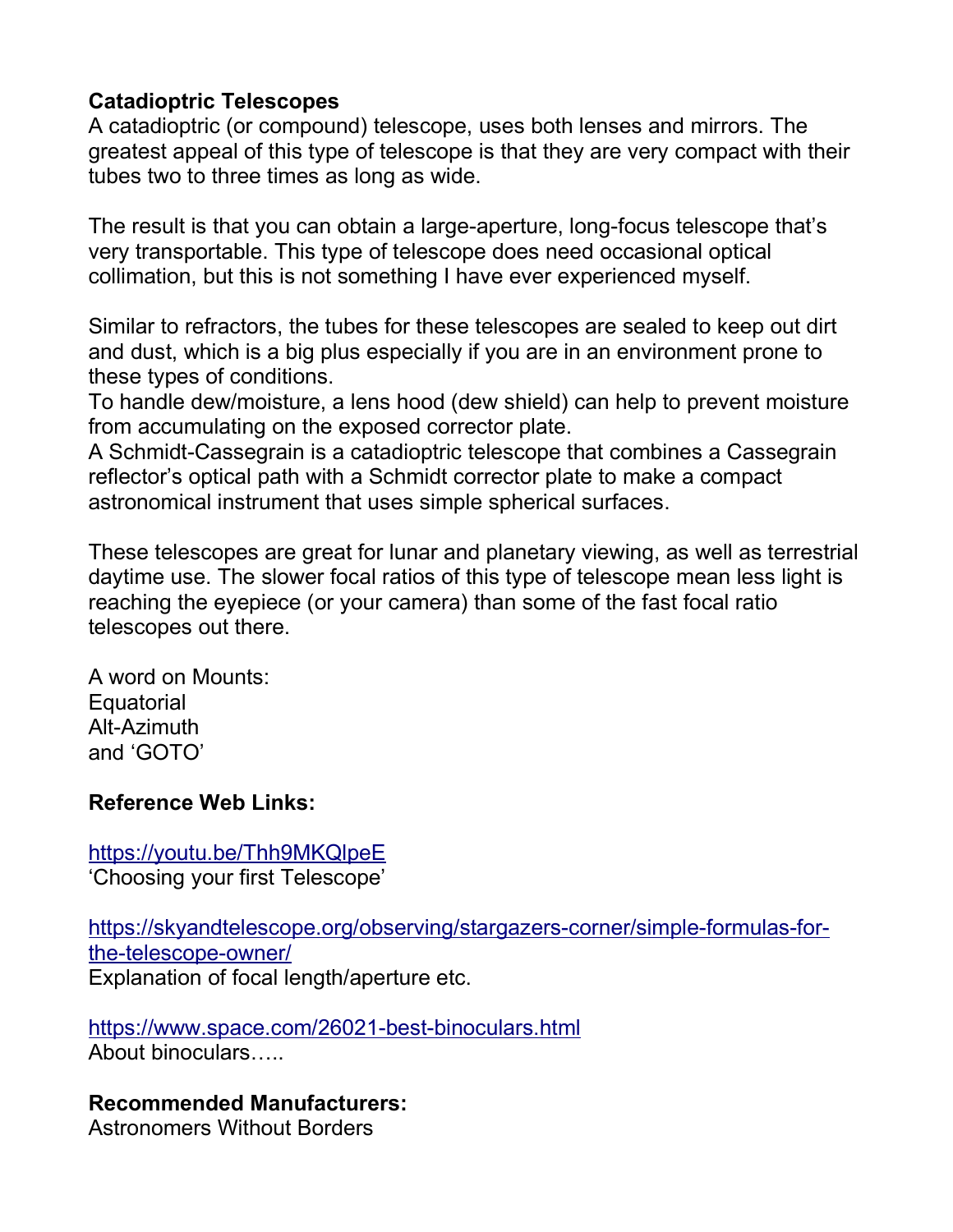Celestron **Explore Scientific IOptron** Meade Instruments **William Optics** 







Astronomy.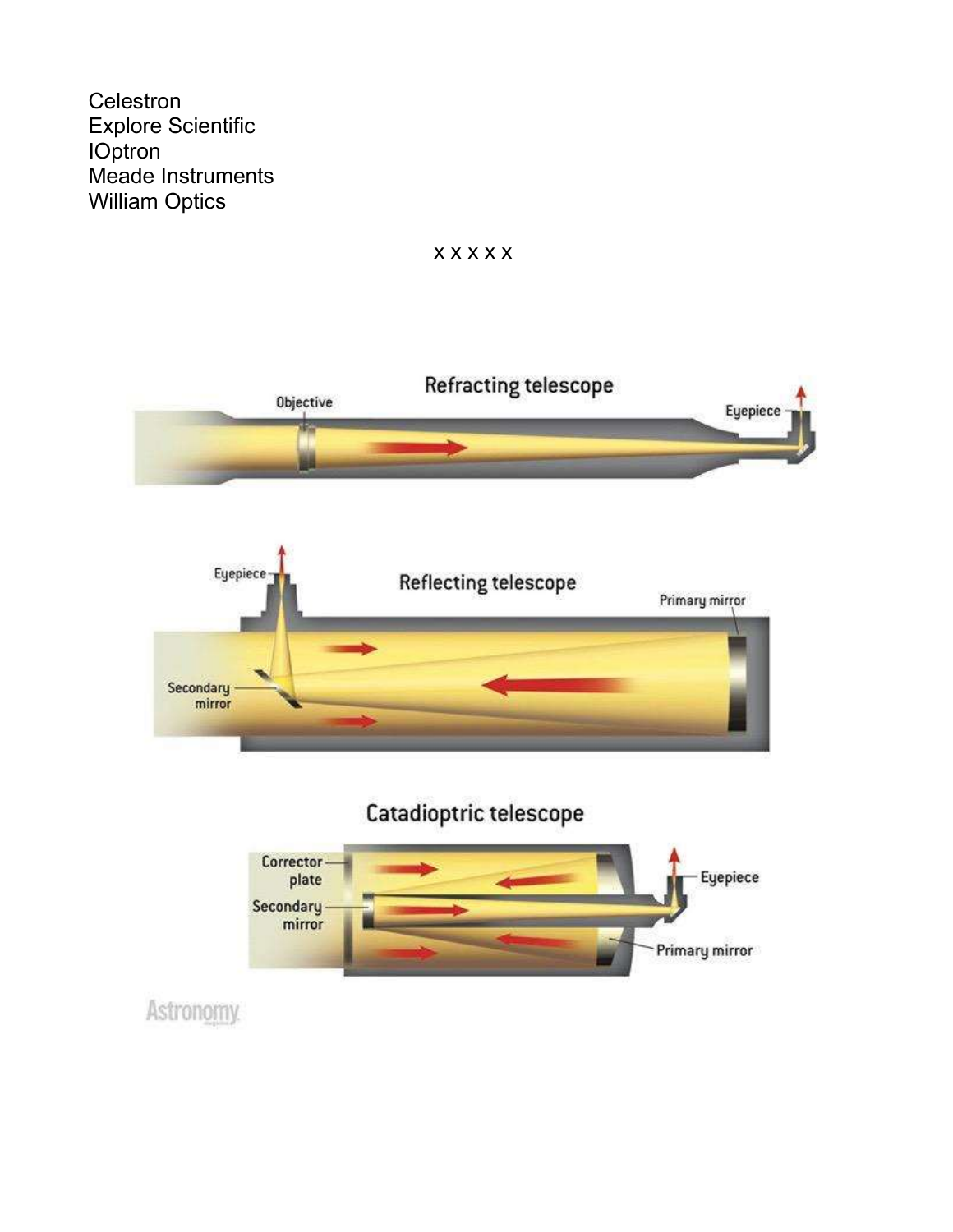

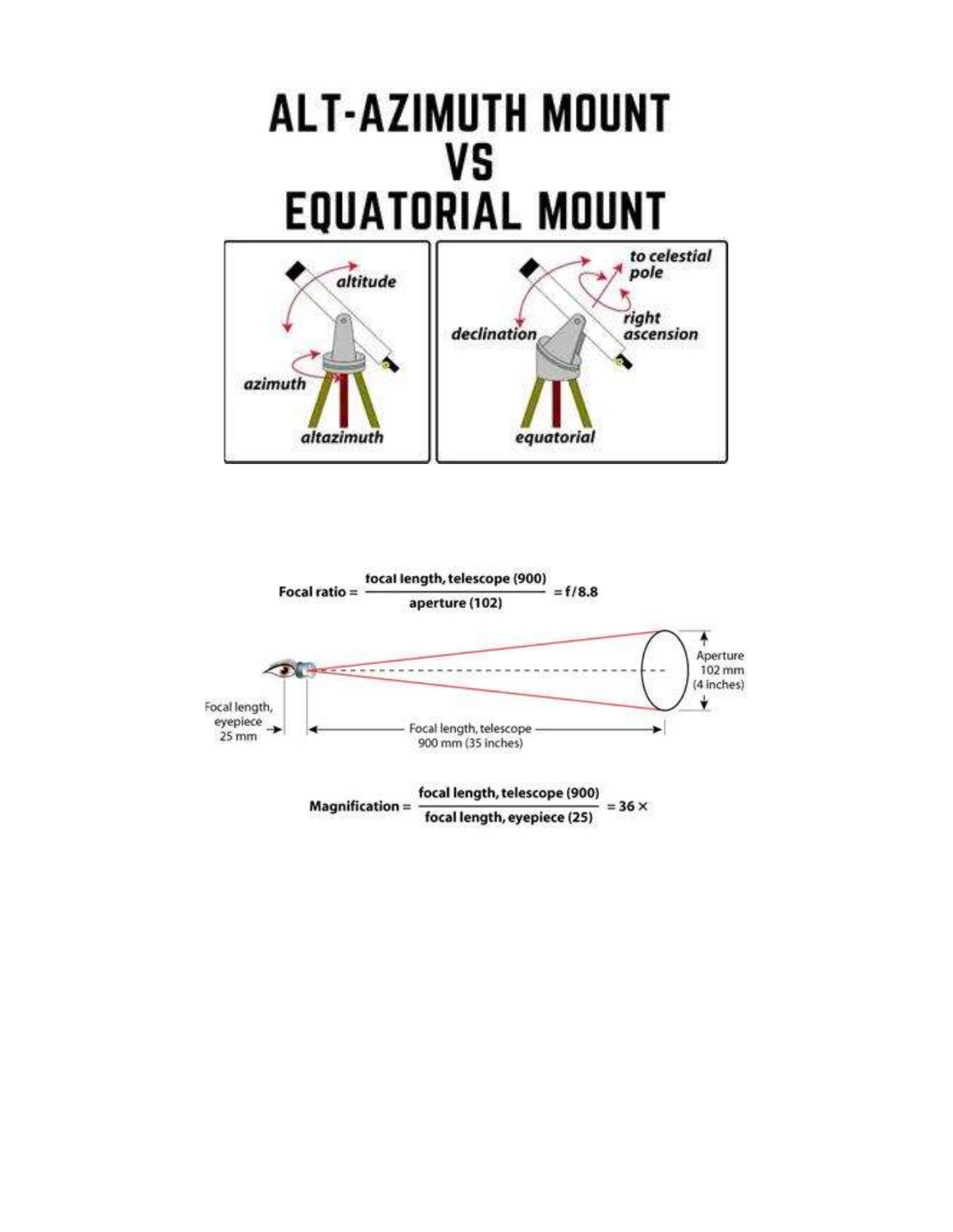# **Simplified Refracting Telescope**



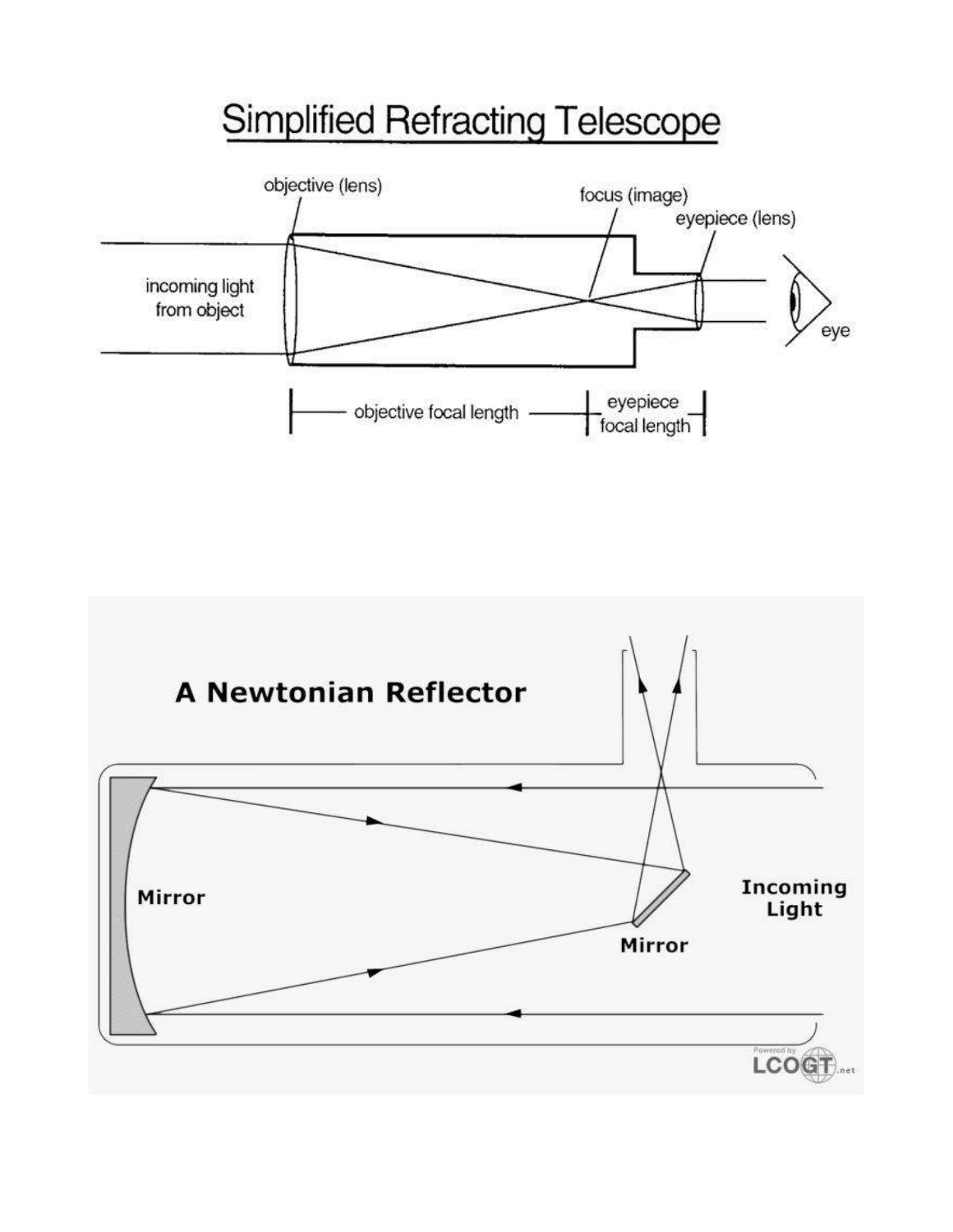

# catadioptric telescope

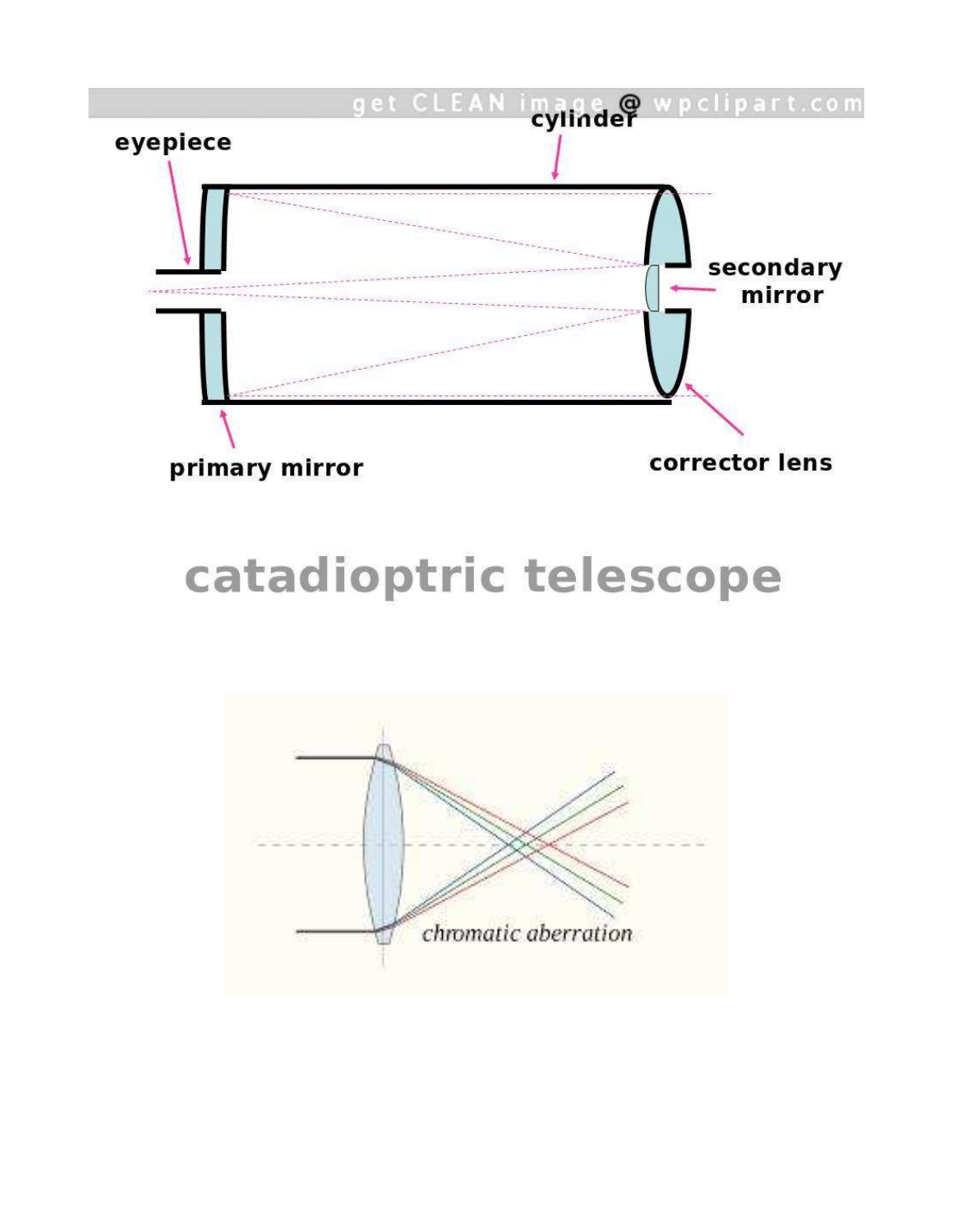